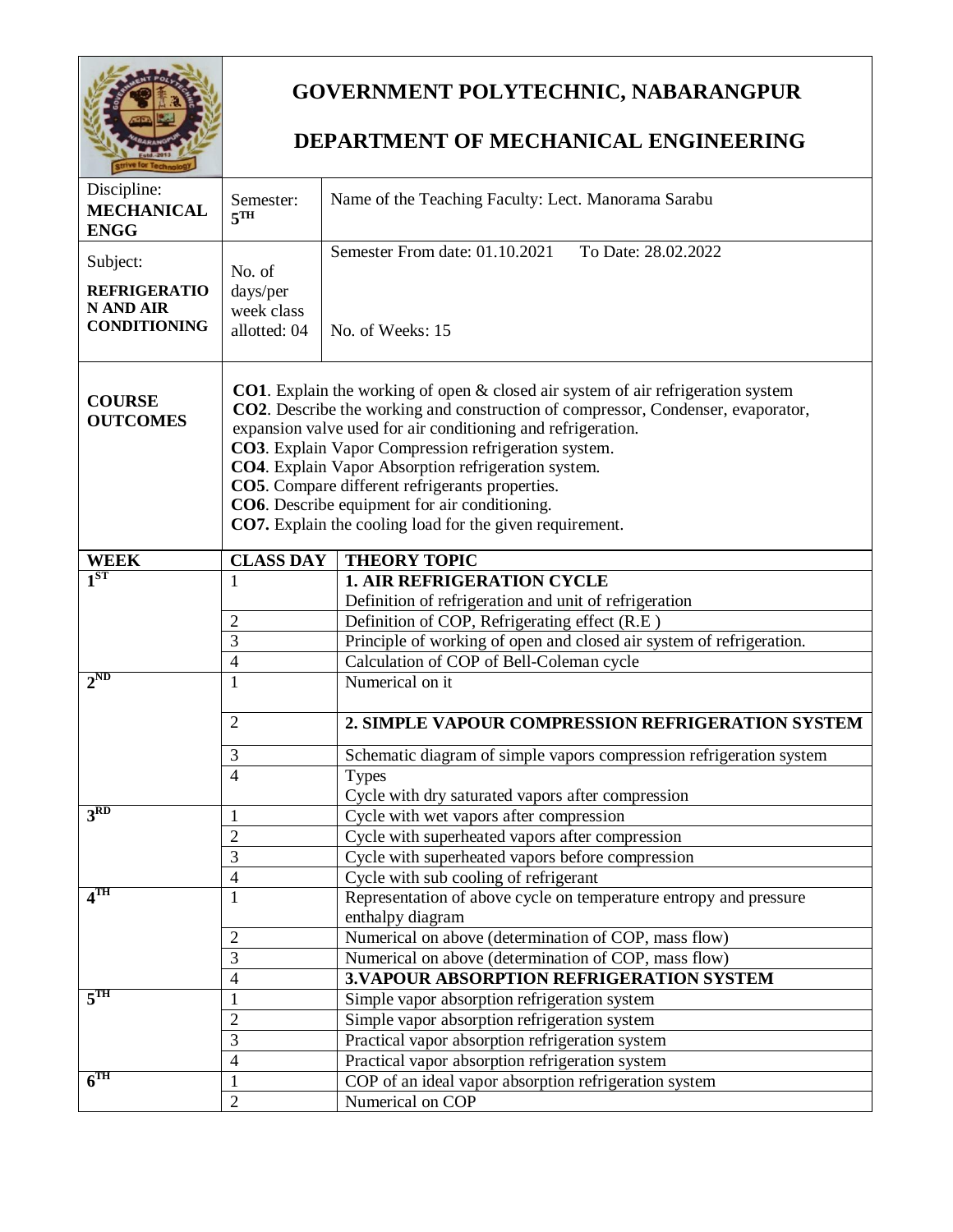|                                     | 3              | <b>4. REFRIGERATION EQUIPMENTS</b>                                          |
|-------------------------------------|----------------|-----------------------------------------------------------------------------|
|                                     |                | REFRIGERANT COMPRESSORS                                                     |
|                                     |                | Principle of working and constructional details of reciprocating and rotary |
|                                     |                | compressors                                                                 |
|                                     | $\overline{4}$ | Centrifugal compressor only theory                                          |
|                                     |                | Important terms.                                                            |
| 7 <sup>TH</sup>                     | $\mathbf{1}$   | Hermetically and semi hermetically sealed compressor.                       |
|                                     | $\overline{2}$ | <b>CONDENSERS</b>                                                           |
|                                     |                | Principle of working and constructional details of air cooled and water     |
|                                     |                | cooled condenser                                                            |
|                                     | 3              | Heat rejection ratio                                                        |
|                                     | $\overline{4}$ | Cooling tower and spray pond                                                |
| 8 <sup>TH</sup>                     | 1              | <b>EVAPORATORS</b>                                                          |
|                                     |                | Principle of working and constructional details of an evaporator            |
|                                     | $\overline{2}$ | Types of evaporator                                                         |
|                                     |                | Bare tube coil evaporator, finned evaporator, shell and tube evaporator     |
|                                     | 3              | 5.REFRIGERANT FLOW CONTROLS, REFRIGERANTS &                                 |
|                                     |                | <b>APPLICATION OF REFRIGERANTS</b>                                          |
|                                     |                | <b>EXPANSION VALVES</b>                                                     |
|                                     |                | Capillary tube                                                              |
|                                     | $\overline{4}$ | Automatic expansion valve                                                   |
| $\overline{\mathbf{q}^{\text{TH}}}$ |                | Thermostatic expansion valve                                                |
|                                     | 1              | <b>REFRIGERANTS</b>                                                         |
|                                     |                | Classification of refrigerants                                              |
|                                     | $\overline{2}$ | Desirable properties of an ideal refrigerant                                |
|                                     | 3              | Designation of refrigerant                                                  |
|                                     | $\overline{4}$ | Thermodynamic Properties of Refrigerants                                    |
| $10^{\overline{TH}}$                | 1              | Chemical properties of refrigerants.                                        |
|                                     |                | Commonly used refrigerants, R-11, R-12, R-22, R-134a, R-717                 |
|                                     | $\overline{2}$ | Commonly used refrigerants, R-11, R-12, R-22, R-134a, R-717 5.2.7           |
|                                     |                | Substitute for CFC                                                          |
|                                     | 3              | Applications of refrigeration                                               |
|                                     |                | Cold storage                                                                |
|                                     |                | Dairy refrigeration                                                         |
|                                     | $\overline{4}$ | Ice plant                                                                   |
|                                     |                | Water cooler                                                                |
|                                     |                | Frost free refrigerator                                                     |
| $11^{\overline{\text{TH}}}$         | 1              | <b>6.PSYCHOMETRICS &amp;COMFORT AIR CONDITIONING</b>                        |
|                                     |                | <b>SYSTEMS</b>                                                              |
|                                     |                | Psychometric terms                                                          |
|                                     | $\overline{2}$ | Adiabatic saturation of air by evaporation of water                         |
|                                     | 3              | Psychometric chart and uses                                                 |
|                                     |                | Psychometric processes                                                      |
|                                     | $\overline{4}$ | Sensible heating and Cooling                                                |
| $12^{\text{TH}}$                    | 1              | Cooling and Dehumidification                                                |
|                                     |                | Heating and Humidification                                                  |
|                                     | $\overline{2}$ | Adiabatic cooling with humidification                                       |
|                                     |                |                                                                             |
|                                     | 3              | Total heating of a cooling process                                          |
|                                     | $\overline{4}$ | SHF, BPF                                                                    |
|                                     |                | Adiabatic mixing                                                            |
| $13^{\text{TH}}$                    | 1              | Problems on above                                                           |
|                                     | $\overline{2}$ | Effective temperature and Comfort chart                                     |